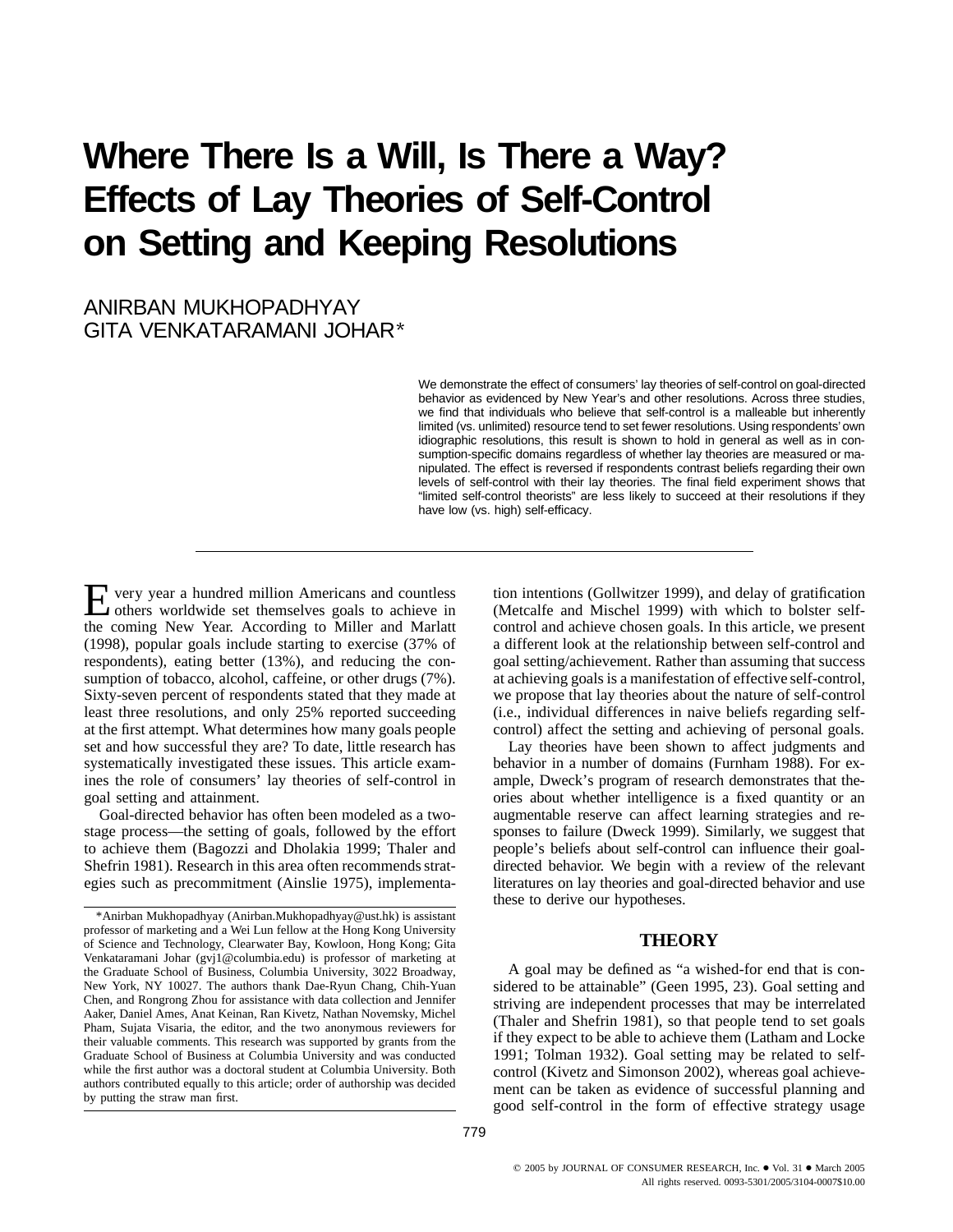(Gollwitzer 1999). Self-efficacy, defined as a belief about one's competencies, can also regulate goal-directed effort expenditure and persistence (Bandura 1986). Below, we draw on the literature in self-regulation (Carver and Scheier 1998) and goal setting (Locke and Latham 2002) to derive specific hypotheses regarding how naive beliefs or lay theories about the nature of self-control and beliefs regarding self-efficacy affect (*a*) goal-setting behavior and (*b*) success or failure at goal achievement.

Lay theories, or "what ordinary men and women believe about the existence and power of individual differences in personality" (Ross and Nisbett 1991, 119), have been shown to affect judgments and behavior in a number of domains. For example, people's attributions and judgments have been shown to depend on the implicit theories they hold (e.g. Butler 2000), which, in turn, may have been acquired from everyday experiences (Ross and Nisbett 1991), environments (Morris, Menon, and Ames 2001), or simply by selfobservation (Bem 1967). Naive beliefs have been shown to affect predictions of the endowment effect (Van Boven, Dunning, and Loewenstein 2000), the correspondence bias (Van Boven, Kamada, and Gilovich 1999), and dynamic hedonic effects (Novemsky and Ratner 2003).

Research on the behavioral (rather than judgmental) effects of lay theories of self-control has been surprisingly scarce. People believe that self-control can help overcome issues such as obesity, drug addiction, and marital problems (Furnham and McDermott 1994). Kivetz and Simonson (2002) found that people may prefer to give hedonic items as gifts rather than money, based on a lay theory that the recipients have "too much" self-control, and, given cash, would spend the money on "practical things." However, these researchers did not study the effects of individual differences in lay theories of self-control. Our research question therefore builds on their work and asks, do people's naive beliefs about the nature of self-control affect their goalsetting and achievement behavior? Some support for such an effect comes from Dweck's program of research (see Dweck 1999). The classic finding here is that incremental theorists, who believe that intelligence and ability are malleable quantities and can be improved through effort, set themselves learning goals and treat failure as a challenge by increasing effort. On the other hand, entity theorists, who believe that intelligence and ability are fixed quantities and cannot be changed, set themselves performance goals and react to failure as an indictment of their ability (Dweck and Leggett 1988). Correspondingly, we examine the effects of the belief that self-control is an inherently (un)limited resource on personal goal setting and achievement.

Our specification of lay theory as limited or unlimited is informed by recent research that has proposed that selfcontrol is an inherently limited (but malleable) resource, analogous to a muscle (Muraven and Baumeister 2000). Self-control is used here to denote self-control through willpower as opposed to mental accounting rules (Heath and Soll 1996) or precommitment (Ainslie 1975). As Elster (1979) notes, there are several self-control strategies and the exercise of willpower is but one of them. In this article, we use the term self-control in the sense of willpower.

The debate about whether self-control is limited or unlimited is an old one. The worldview of infinite ability given inclination has held wide currency among Western thinkers (see, e.g., Descartes 1649/1996). However, Muraven and Baumeister's (2000) recent model of self-control suggests exactly the opposite. This model asserts that self-control resembles a muscle in the sense that it is a limited resource; however, it is also malleable in that its limits can be extended over time. This view of malleable yet limited resources (in this case, self-control) contrasts with Dweck's view of incremental theories of intelligence that are characterized by malleable and unlimited resources (Dweck and Leggett 1988). Yet another lay theory would map on to Dweck's view of entity theorists who believe that resources such as intelligence are not just limited but also fixed. Drawing on the work of Baumeister as well as Dweck, we characterize self-control lay theories in terms of the amount of selfcontrol people are believed to have (unlimited vs. limited) as well as the extent to which this self-control amount can be changed over time (malleable vs. fixed). We conceptualize beliefs in unlimited self-control as beliefs in a generally large store of self-control. That is, the terms "limited" and "unlimited" are only descriptors that represent the extremes at which this lay theory may be anchored. This large store may be fixed for all time or malleable to handle new demands that come in over time.

Consistent with the literature on the effects of lay theories on judgments and behavior in a number of domains, we predict that people's beliefs about the nature of self-control will affect their goal-directed behavior. This proposition is supported by expectancy-value theories of goal-directed behavior that suggest that the attractiveness of a given outcome, combined with the expectation that it may be achieved through effort, leads the outcome to be selected as a goal (Tolman 1932). It follows from this theory that expectations about achievability can also affect the number of goals that a person sets. In fact, the probability of choosing a given goal is increased if the individual thinks it can be attained (Bouffard-Bouchard 1990; Locke and Latham and Locke 1991). The more individuals believe that they will be able to expend the effort required to achieve a desirable goal, the more likely they are to set themselves that goal. Since each additional goal requires additional effort at the margin, and hence decreasing expectations of success after a point, individuals tend to set only as many goals for the future as they expect to achieve.

In general, beliefs regarding large (unlimited) stores of self-control should result in a larger number of goals than beliefs regarding small (limited) stores of self-control. However, if these beliefs go together with the belief that selfcontrol is fixed, they may not have a significant effect because a large store of self-control today may not be a large enough store of self-control to meet future needs. The belief that self-control is malleable or expandable to an unlimited extent should therefore translate into increased expectancies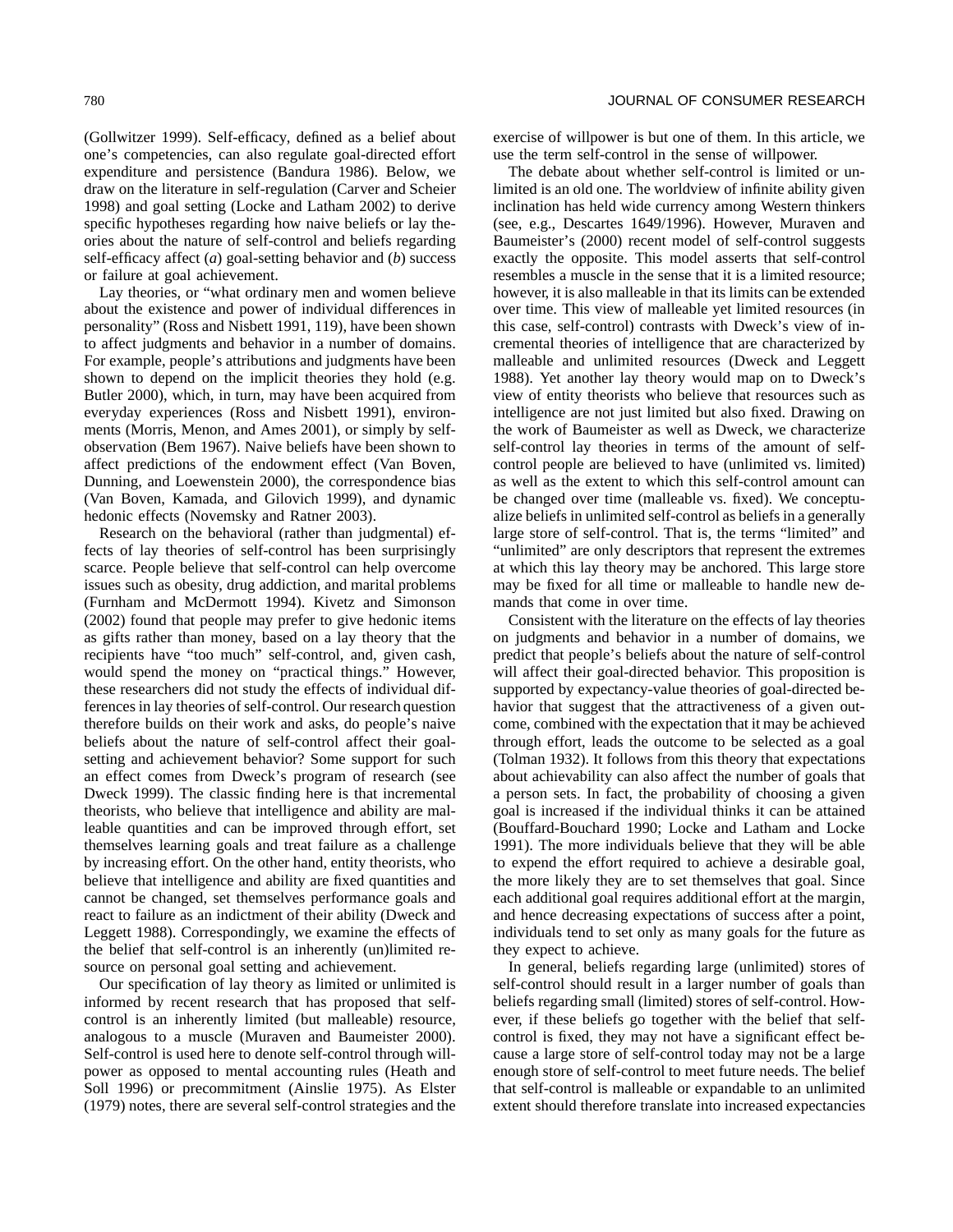of goal achievement and, hence, the setting of more goals. Therefore, individuals who believe that people in general have malleable and unlimited self-control (unlimited-malleable theorists) are likely to set more goals than those who do not believe this to be the case (limited-malleable theorists as well as fixed theorists).

Expectancies of success are also likely to be fueled by individual differences in self-efficacy. Self-efficacy is defined as "the belief in one's capabilities to organize and execute the sources of action required to manage prospective situations" (Bandura 1986, 391). More generally, perceived ability to carry out a desired action is defined as a selfefficacy expectancy. Hence, belief in unlimited and malleable self-control among individuals high (vs. low) in selfefficacy is likely to result in the highest number of goals.

Lay theories of self-control can also have an impact on success in achieving one's goals. Individuals who believe that self-control is limited are more likely to give up on seemingly hard to attain goals. However, people react to challenges in different ways, and while some may give up, some may actually try harder when they believe self-control is limited. Self-efficacy is an important individual difference variable that captures individuals' responses to challenges. Self-efficacy beliefs may function as important determinants of self-regulation by influencing the amount of effort that people invest in a task and how long they persist when confronted with obstacles or in the face of failure. Hence, the stronger the perceived self-efficacy, the more vigorous and persistent are people's efforts (Bandura 1986). For example, Bouffard-Bouchard (1990) found that students whose perceived efficacy was illusorily raised performed at a higher level than students of equal cognitive ability whose perceived efficacy was reduced. The explanation for the effect of efficacy on performance is that increased efficacy beliefs increase commitment and the search for suitable strategies to achieve the goal (Locke and Latham 2002). Essentially, self-efficacy beliefs drive effort expenditure and persistence.

This discussion leads to the prediction that limited theorists who are also low (vs. high) in self-efficacy are more likely to fail at their goals, as they will tend to give up on their tasks; their level of doubt that they can achieve the task exceeds a threshold level leading to their giving up on the goal (Carver and Scheier 1998). The level of doubt is driven by an assessment of personal capabilities (self-efficacy) combined with an assessment of other causal forces (lay theories about limits to self-control). However, limited theorists who have high self-efficacy are likely to feel challenged and hence optimize their resources and are more likely to succeed at their goals. This proposition is also consistent with Carver and Scheier's (1998) self-regulation model, which suggests that factors such as a firmly established sense of confidence (e.g., beliefs of high self-efficacy) can help overcome other disruptive influences. On the other hand, the success or failure of unlimited theorists is unlikely to be affected by self-efficacy because these individuals are not likely to view goal attainment as a challenge. Below, we describe the results of three experiments designed to test these propositions in the domain of setting personal resolutions.

## **EXPERIMENT 1: THE EFFECT OF MANIPULATED LAY THEORIES ON GOAL SETTING**

The goal of study 1 was to test the basic hypothesis that belief in unlimited-malleable self-control will result in the highest number of resolutions. Eighty-five students at a large northeastern university were recruited in return for monetary compensation by means of flyers put up around campus. The experiment was presented as two separate but consecutive tasks, both of which were embedded in a larger, unrelated study. The first task was presented as a reading comprehension study, where participants were asked to read a given passage (the lay theory manipulation) and answer the questions that followed. In keeping with the cover story, these questions were a comprehension test ("What is selfcontrol said to resemble?"), measures of belief in each of the two lay theories (seven-point scales anchored at  $1 =$ limited,  $7 =$  unlimited and  $1 =$  fixed,  $7 =$  malleable), and a measure of how convincing the given passage was  $(1 =$ not at all and  $7 =$  extremely convincing).

Corresponding to the four experimental conditions, participants read one of four possible passages, representing the two lay theories (limited/unlimited and fixed/malleable), fully crossed. Each passage consisted of two paragraphs of equal length (80 words), and in all conditions the first paragraph manipulated limited versus unlimited lay theory while the second paragraph manipulated fixed versus malleable lay theory. The limited manipulation started with the statement that "Self-control is a limited resource." It then briefly presented Muraven and Baumeister's (2000) model, namely, the tenets that all acts of self-control require effort, which depends on a person's current level of self-control strength, and shortterm losses of self-control can be explained as muscle fatigue. The unlimited manipulation drew from Elster's (1979) reading of Descartes, stating that "Self-control is an unlimited resource" and then asserting that "everyone has unlimited access to willpower" and "anyone can do anything" (Elster 1979, 55–56). The second paragraph in the malleable condition began "Self-control is also malleable" and then stated (corresponding to Dweck's 1999 measure of incremental theories) that "it only takes some effort to change one's selfcontrol," "one's self-control is something that can be changed quite a lot," and "just as people can learn new things, they can also change their basic self-control." The passages in the fixed condition stated exactly the opposite.

The above "reading comprehension" survey was followed by a motivation assessment questionnaire, which looked completely different from the reading comprehension survey (e.g., a different font) to prevent participants from making any connections between the lay theory manipulation and this measure. Participants were presented with a blank table and asked to list all their current "personal, academic, or financial/consumption-re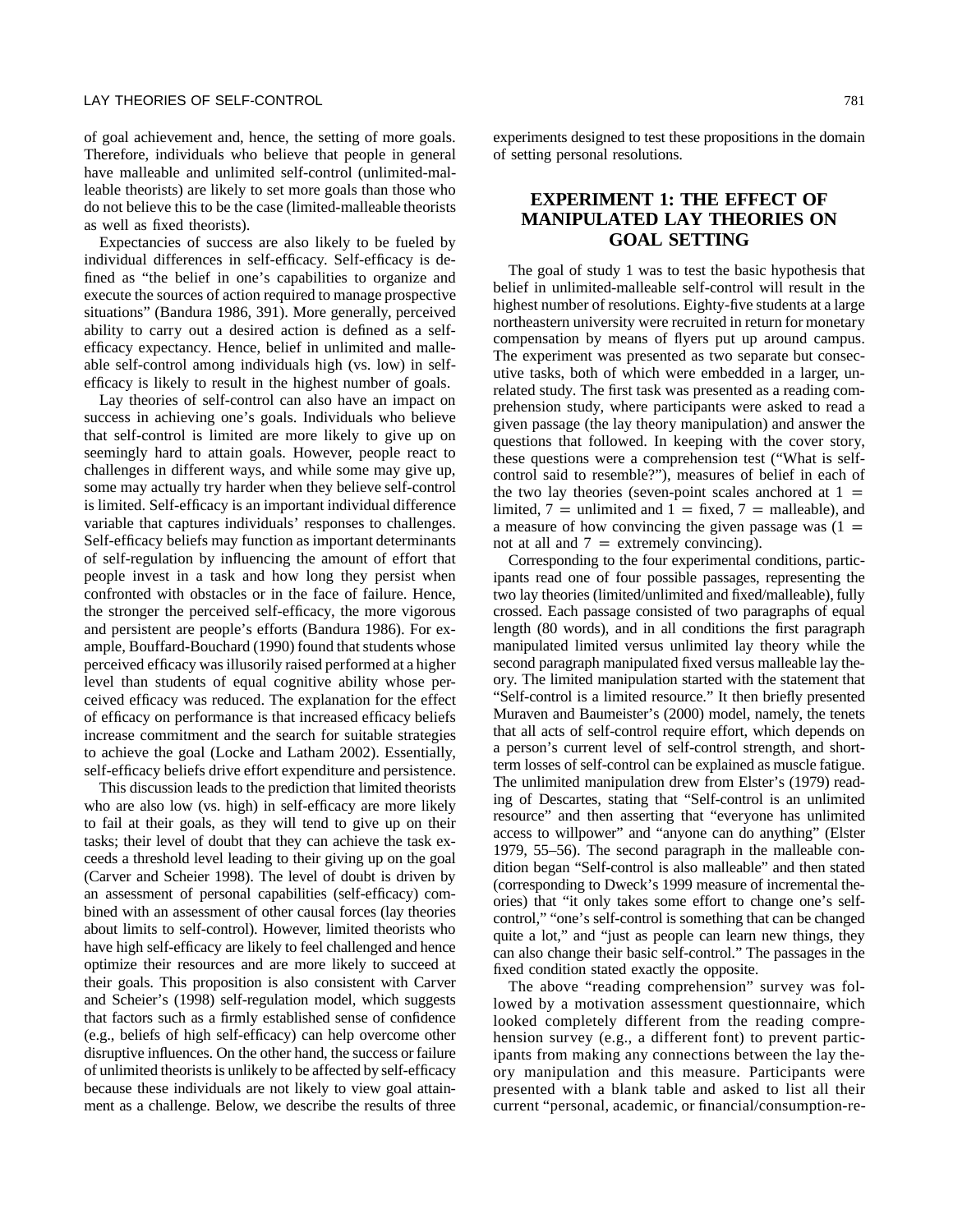lated" goals in as much detail as possible and to draw a line after each goal. They also rated how disappointed they would be if they did not keep each goal that they listed (1 = not at all and 7 = extremely).

## Results

*Manipulation Checks.* Between-subjects ANOVAs were conducted on the measures of agreement with each of the two manipulated lay theories using the complete 2 (limited vs. unlimited)  $\times$  2 (fixed vs. malleable) design. Twelve respondents who reported complete disagreement with the manipulated lay theory (e.g., a participant in the limited condition reporting an extreme belief in the unlimited theory, i.e., responding 7 on the manipulation check scale) were dropped from the analysis (three in each condition), resulting in a sample of 73 respondents. As expected, respondents who read the limited (vs. unlimited) passage were significantly more likely to believe that self-control is a limited resource (*M*'s = 3.73 *vs.* 4.92,  $F(1, 69) = 7.51$ ,  $p < .01$ ). Respondents who read the fixed (vs. malleable) passage were marginally more likely to believe that self-control is a fixed quantity  $(M's = 4.78$  *vs.* 5.47,  $F(1, 69) = 2.97$ ,  $p < .09$ ). In both cases, no other effects were significant.

Goal Setting. A 2 (limited vs. unlimited)  $\times$  2 (fixed vs. malleable) ANOVA conducted on the number of resolutions set revealed only a significant interaction effect  $(F(1, 69) = 9.69, p < .01)$ . Consistent with our proposition, the most resolutions were set in the unlimited-malleable condition ( $M = 5.78$  vs. *M* in the other three conditions = 4.39;  $F(1, 69) = 8.16, p < .01$ ). Respondents in the malleable condition were significantly more likely to set fewer resolutions if they thought that self-control was limited  $(M = 3.90)$  as opposed to unlimited  $(M = 5.78,$  $F(1, 69) = 10.26, p < .001$ . There was no effect of limited/ unlimited in the fixed condition  $(M's = 5.00 \text{ vs. } 4.28,$  $p > 0.2$ ). Resolutions did not differ qualitatively across conditions  $(F < 1)$ ; overall, participants said that they would be disappointed if they did not achieve their resolutions  $(M = 5.16)$ . Table 1 presents the means.

#### Discussion

Results support the hypothesis and demonstrate that the belief that self-control is a malleable and unlimited resource causes people to set the most resolutions. Our explanation is that the lay theory manipulation primed expectancies of success that were then reflected in the goal-setting task. A methodological issue here concerns the plausibility of the manipulations; the fixed manipulation may not have been as convincing as the malleable manipulation ( $M_{\text{fixed}} =$ 2.86 vs.  $M_{\text{malleable}} = 4.24, F(1, 69) = 12.57, p < .01$ ). Participants' natural beliefs may have been skewed toward malleable self-control. To address this issue, study 2 measures (rather than manipulates) beliefs regarding the malleability of self-control as well as limits to self-control. Measurement of the two lay theories also allows for control of naturally occurring correlations between them.

## **EXPERIMENT 2: REVERSING THE EFFECT OF LAY THEORIES ON CONSUMERS' GOAL SETTING**

This experiment sought to replicate the results of experiment 1 and to pin down the role of expectancies of future success in goal setting by reversing the results of study 1. As discussed previously, increasing people's expectancies of success may increase the difficulty of tasks they set for themselves. Thus, making normally limited (unlimited) theorists believe that they themselves have unlimited (limited) self-control should increase (decrease) the number of goals they set for themselves.

In this study, we changed people's expectancies by a simple manipulation—making them respond to the lay theories questions followed by demographic questions immediately before they wrote down their resolutions. We reasoned that responding to the lay theory questions and then to questions about themselves would change participants' expectancies about their own likely success. Put another way, the lay theory will serve as a standard of comparison, and if participants are made to self-focus by answering demographic questions, they are likely to contrast their own abilities away from the standard. This notion is consistent with Mussweiler and Strack's (2000) finding that subjective self-judgments tend to be con-

| Study  | Description                                | Dependent variable                            | Lay theory         |                                     |                                     |
|--------|--------------------------------------------|-----------------------------------------------|--------------------|-------------------------------------|-------------------------------------|
|        |                                            |                                               |                    | Limited                             | Unlimited                           |
|        | Manipulated theories                       | Number of goals set                           | Malleable          | 3.90 <sup>a</sup>                   | $5.78^{b}$                          |
| 2<br>3 | Measured theories, consumption goals       | Number of goals set (goal-setting task first) | Fixed<br>Malleable | $5.00^{\circ}$<br>4.07 <sup>a</sup> | 4.28 <sup>a</sup><br>$5.34^{b}$     |
|        |                                            | Number of goals set (task order reversed)     | Fixed<br>Malleable | 4.58 <sup>a</sup><br>$5.55^{\circ}$ | $4.54^{\circ}$<br>4.00 <sup>b</sup> |
|        | Manipulated theories, real-time assessment | Number of resolutions set                     | Fixed<br>Malleable | 4.14 <sup>a</sup><br>3.71a          | $4.44^a$<br>4.41 <sup>b</sup>       |

**TABLE 1** SUMMARY OF RESULTS

NOTE.—Means in the same row with different superscripts are significantly different ( $p < .05$ ).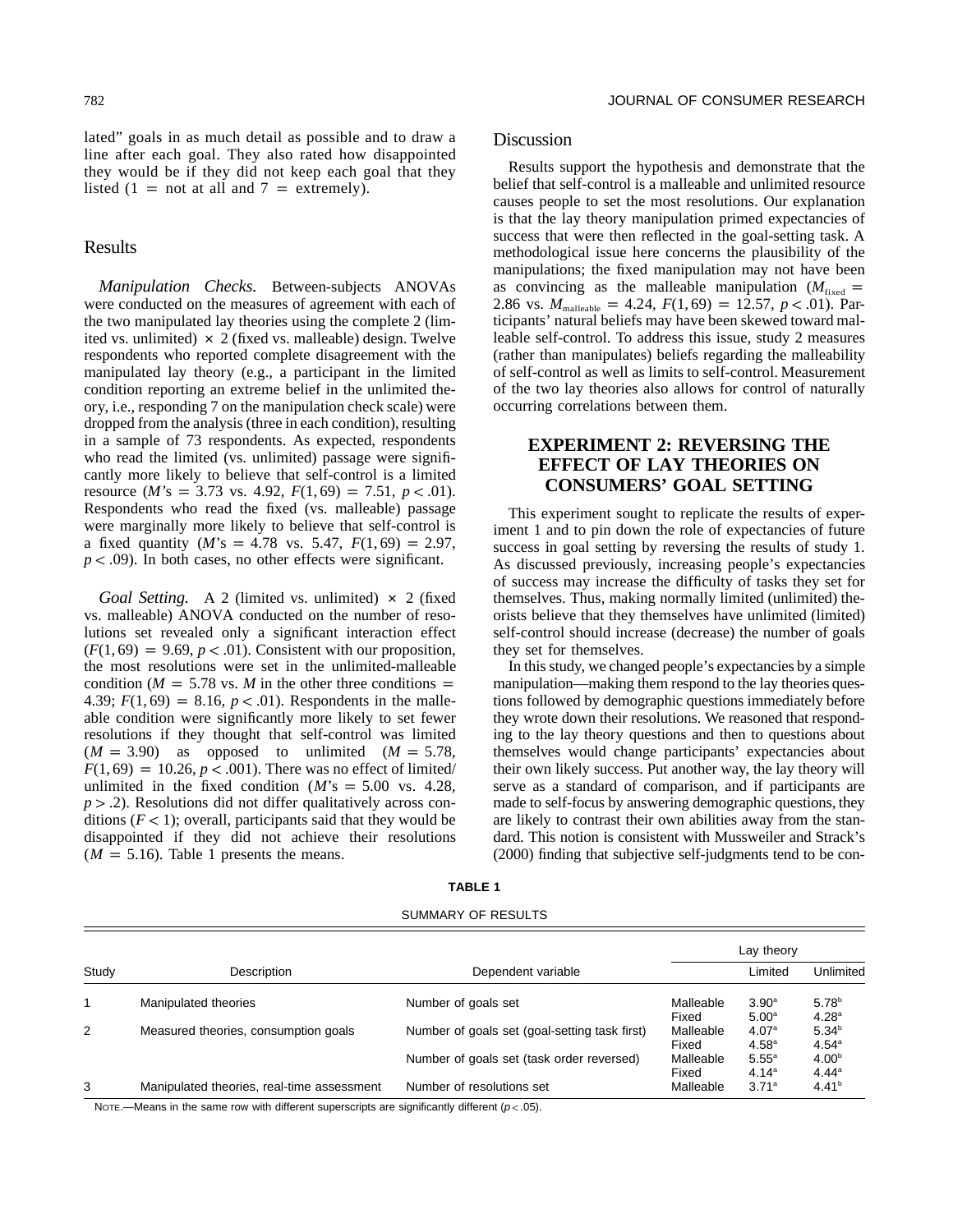trasted away from social comparisons because the comparison sets up a reference point.

Posing demographic questions just prior to the goal-setting task is also likely to make the self salient, thereby making beliefs about the self (rather than lay theories) the crucial input to the task. Hence, unlimited theorists will tend to believe that they themselves have limited self-control and therefore set fewer goals than limited theorists who will tend to believe they have unlimited self-control. Note that this effect is unlikely to be observed among those who believe that self-control is a fixed quantity. Even if they contrast their own amount of self-control away from the lay theory, beliefs about the amount of self-control being large or small do not relate to their expectancies of future success. In other words, beliefs about limits to self-control are not perceived to (and as found in study 1, do not) have a bearing on goals set for the future (i.e., a large store today may still be insufficient for future demands).

To summarize, the experiment manipulated the order of two measures—lay theory and resolution listing. We expected to replicate the previous result when resolutions were measured first, such that unlimited theorists set more resolutions than limited theorists when they believe self-control is malleable. However, when lay theories are measured first and followed by self-related questions, we expected to reverse the finding among malleable theorists such that limited theorists set more resolutions than unlimited theorists. Fixed theorists are unlikely to be affected by beliefs about limits to selfcontrol regardless of the order of the two tasks.

#### Method

One hundred and thirty students participated for monetary compensation and were presented with this study in a set of other unrelated experiments. We restricted attention to consumption goals and asked respondents to list all the financial-, purchase-, and consumption-related resolutions that they would make in the order they came to mind. The order of this goal-setting questionnaire and the lay theories questionnaire was counterbalanced. Belief in the unlimited/limited theory was measured by rated agreement on scales anchored at  $1 =$  strongly disagree and  $7 =$  strongly agree to the following statements: "I believe that people are limited in their ability to control themselves," and "I believe that people cannot hold themselves back beyond a point." Belief in the malleable/fixed theory was assessed on the items "Everyone has a certain amount of self-control, and one can't do much to change this amount," and "People can get incentives and disincentives, but they can't really change their basic selfcontrol" (adapted from Dweck 1999). Demographic questions on age, gender, and native language followed the measurement of lay theories.

#### Results

The mean of the two items used to measure the unlimited/ limited theory was computed and used as the measure of this theory ( $r = .55$ ,  $p < .001$ ;  $M = 3.98$ , SD = 1.45). Similarly, the average of the two items used to measure the malleable/fixed theory was used as the measure of this theory ( $r = .37$ ,  $p < .001$ ;  $M = 3.59$ , SD = 1.25). Responses to the two scales were correlated  $(r = .36, p < .001)$ , such that fixed theorists tended to believe in limited self-control. This correlation is controlled for in the regression analysis below.

The number of goals set was regressed on measures of the unlimited/limited theory, the malleable/fixed theory, the order of tasks, and all possible two- and three-way interactions. Significant effects were obtained for the order variable  $(\beta = -2.78, t(121) = -4.09, p < .001)$ , the interaction between order and the unlimited/limited theory ( $\beta = -2.84$ ,  $t(121) = -3.87$ ,  $p < 0.001$ ), the interaction between order and the malleable/fixed theory ( $\beta = -1.14$ ,  $t(121) = -3.12$ ,  $p < .01$ ), and the three-way interaction ( $\beta = 2.56$ ,  $t(121) = 3.11$ ,  $p < .01$ ). In order to investigate these results further, median splits were used to dichotomize each of the lay theories, unlimited versus limited and malleable versus fixed. A 2  $\times$  2  $\times$  2 ANOVA was run using the order of the measures and the two lay theories as independent variables and the number of resolutions set as the dependent variable. Table 1 presents the means. A marginal interaction between order and the unlimited/limited theory  $(F(1, 121) = 3.13$ ,  $p < .10$ ) was qualified by a significant three-way interaction  $(F(1, 121) = 6.79, p < .05$ . Results in the condition where respondents set their resolutions first replicated study 1, with malleable-unlimited theorists setting more resolutions than respondents in the other three conditions pooled  $(M =$ 5.34 vs. 4.37,  $F(1,125) = 4.58$ ,  $p < .05$ ). The simple effect for the unlimited/limited theory was not significant for fixed theorists ( $M<sub>limited</sub> = 4.58$  *vs.*  $M<sub>unlimited</sub> = 4.54, F < 1$ ) but was significant for malleable theorists  $(M<sub>limited</sub> = 4.07$  vs.  $M_{\text{unlimited}} = 5.34, F(1, 121) = 5.07, p < .05$ ). In contrast, as predicted, measuring respondents' lay theories along with demographics prior to resolution setting reversed the direction of this effect for malleable theorists such that they set fewer resolutions if they were unlimited rather than limited theorists  $(M_{\text{limited}} = 5.55$  vs.  $M_{\text{unlimited}} = 4.00, F(1, 121) = 5.63,$  $p < .05$ ). There was again no effect for fixed theorists  $(M<sub>limited</sub> = 4.14$  vs.  $M<sub>unlimited</sub> = 4.44, F < 1$ .

#### Discussion

As hypothesized, making respondents change their expectancies of success served to reverse the effect among malleable theorists, making limited theorists set more resolutions than unlimited theorists. Results of study 1 were replicated in the resolutions-first conditions such that unlimited theorists set more resolutions than limited theorists in the malleable condition. Beliefs about limits to self-control had no effects on fixed theorists. These findings provide strong evidence that lay theories of limits to self-control serve as guiding expectancies of success and drive goalsetting behavior among those who believe that self-control is an augmentable reserve.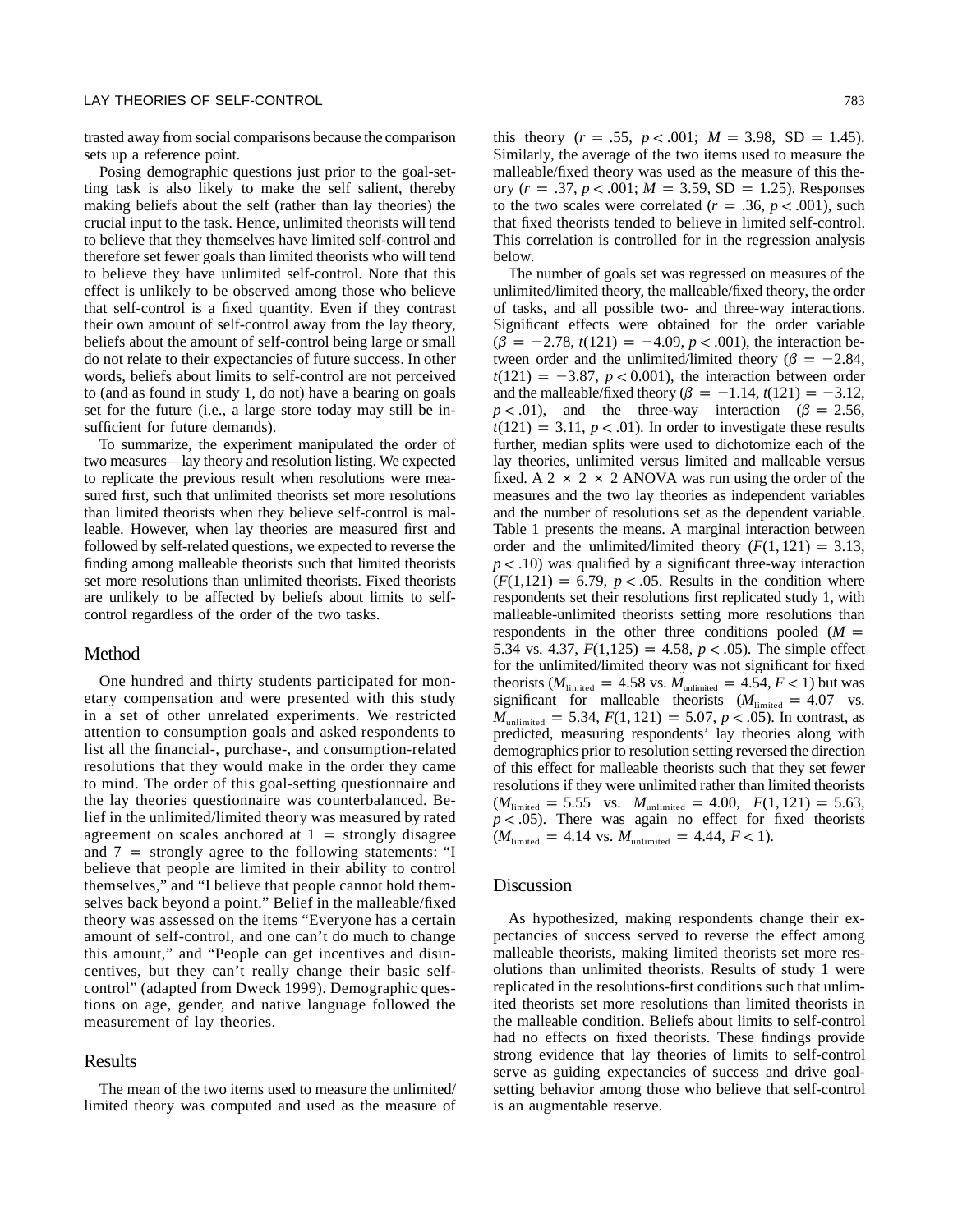## **EXPERIMENT 3: REAL-TIME EFFECTS OF MANIPULATED LAY THEORIES ON GOAL SETTING AND ACHIEVEMENT**

The aim of experiment 3 was to extend the investigation by (*a*) including a measure of self-efficacy, and (*b*) testing our propositions regarding success or failure.

## Method

*Session 1.* One hundred and fifty-nine students were recruited at a large northeastern university. The study was advertised as being conducted in two parts, one in November and one in February. The procedure in the first session was similar to that used in experiment 1; only the malleabletheory condition was used. The limited versus unlimited manipulation was made stronger in two ways—by lengthening the passages, thereby strengthening the arguments by providing greater detail, and by tagging each passage with the relevant source ("Muraven and Baumeister, in *Psychological Bulletin* [2000]") in the limited condition and "Descartes, as quoted in Elster, *Ulysses and the Sirens* [1979]" in the unlimited condition.) Following the lay theory manipulation and comprehension/manipulation checks, respondents answered a seemingly different survey where they listed the resolutions that they planned to make the coming New Year. For each resolution, they also rated anticipated disappointment if they did not keep the resolution, anticipated satisfaction if they did, resolution importance, and anticipated difficulty, all with seven-point scales. After unrelated filler tasks, all respondents filled out a set of individual difference measures, including the Consumer Impulsiveness Scale (Puri 1996; a potential own self-control measure), the Need for Closure Scale (Webster and Kruglanski 1994), and the Generalized Self-Efficacy Scale (Schwarzer and Jerusalem 1995).

*Session 2.* Participants were contacted by e-mail 4 mo. later, in February-March, for the follow-up study. At the laboratory, they were presented with the follow-up questionnaire, which contained a photocopy of their resolutions from session 1. Participants indicated their success at each of these resolutions on a seven-point scale, where  $1 = not$ at all successful and  $7 =$  extremely successful, as well as how difficult the resolution had been to keep  $(1 = not at$ all difficult and  $7 =$  extremely difficult). Following this, they were asked to select the metaphor for self-control that they had read at the first session 4 mo. ago from the following four alternatives: "(a) a surge-protector on a computer (according to Turing), (b) a muscle (according to Muraven and Baumeister), (c) a battle between passion and willpower (according to Descartes, reported by Elster), and (d) a person-situation interaction (according to Metcalfe and Mischel)." Option b was the correct answer for the limited condition and option c was correct for the unlimited condition. Respondents then moved on to other unrelated materials, and on completion, were paid, debriefed, and thanked.

Ninety-four participants returned for the second session, constituting a return rate of 66%. Eight participants were dropped because they either did not rate success or did not complete the self-efficacy scale. The remaining 86 respondents were evenly distributed across conditions. The manipulation check indicated that, regardless of lay theory, 82% of respondents correctly identified the message of the manipulation that they had been exposed to during the first session 4 mo. ago. Reported success at keeping resolutions was identical for the entire sample and for the subset that passed the manipulation check. For purposes of brevity, only the analysis on the entire sample is reported here.

#### Results

*Session 1: Goal Setting.* Two participants responded to the items irregularly, and 16 participants strongly disagreed with the manipulations. These participants were therefore dropped from all analyses, resulting in a usable sample of 141 respondents. A between-subjects ANOVA using lay theory and self-efficacy as the independent variables and the number of resolutions as the dependent variable revealed only a significant main effect for the lay theory ( $M_{\text{limited}} = 3.71$ ) vs.  $M_{\text{unlimited}} = 4.41$ ;  $F(1, 138) = 4.16$ ,  $p < .05$ ). Contrary to predictions, those with high self-efficacy in the unlimited condition did not set the highest number of goals  $(M =$ 4.31). The significant effect for lay theory remained when other individual difference measures were entered as covariates; none of the other effects was significant. Further, the same analysis on average importance of goals  $(M = 5.49)$ , anticipated satisfaction  $(M = 6.10)$ , anticipated disappointment ( $M = 4.86$ ), and anticipated difficulty ( $M = 4.73$ ) revealed no significant differences by condition (all  $F$ 's < 1). Goals were also coded as approach-avoidance and abstractspecific; the mean number of each type did not differ across conditions. Most goals were approach goals (68%) and abstract (73%). Goals in different conditions were therefore qualitatively similar. At least half the resolutions were consumption related—regulating consumption of some product or service, spending less/more money on some specific product.

*Session 2: Success.* Success ratings were averaged across resolutions for each individual, and a composite success index was created. A 2 (lay theory)  $\times$  2 (self-efficacy) ANOVA was run on this average success rating. Only the interaction between lay theory and self-efficacy was significant  $(F(1, 82) = 5.61, p < .05)$ . As predicted, for individuals in the limited condition, low self-efficacy led to significantly less success as compared to high self-efficacy  $(M_{\text{high}} = 4.25 \text{ vs. } M_{\text{low}} = 3.24, F(1, 82) = 7.02, p < .01).$ However, self-efficacy had no effect on the success reported by individuals in the unlimited conditions ( $M_{\text{high}} = 3.89$  vs.  $M_{\text{low}} = 4.08, F < 1$ ). Note that high self-efficacy can completely neutralize the effect of limited lay theory, so that mean success was as high under this condition as under unlimited self-control beliefs. However, limited theorists with high self-efficacy were constrained by the fewer num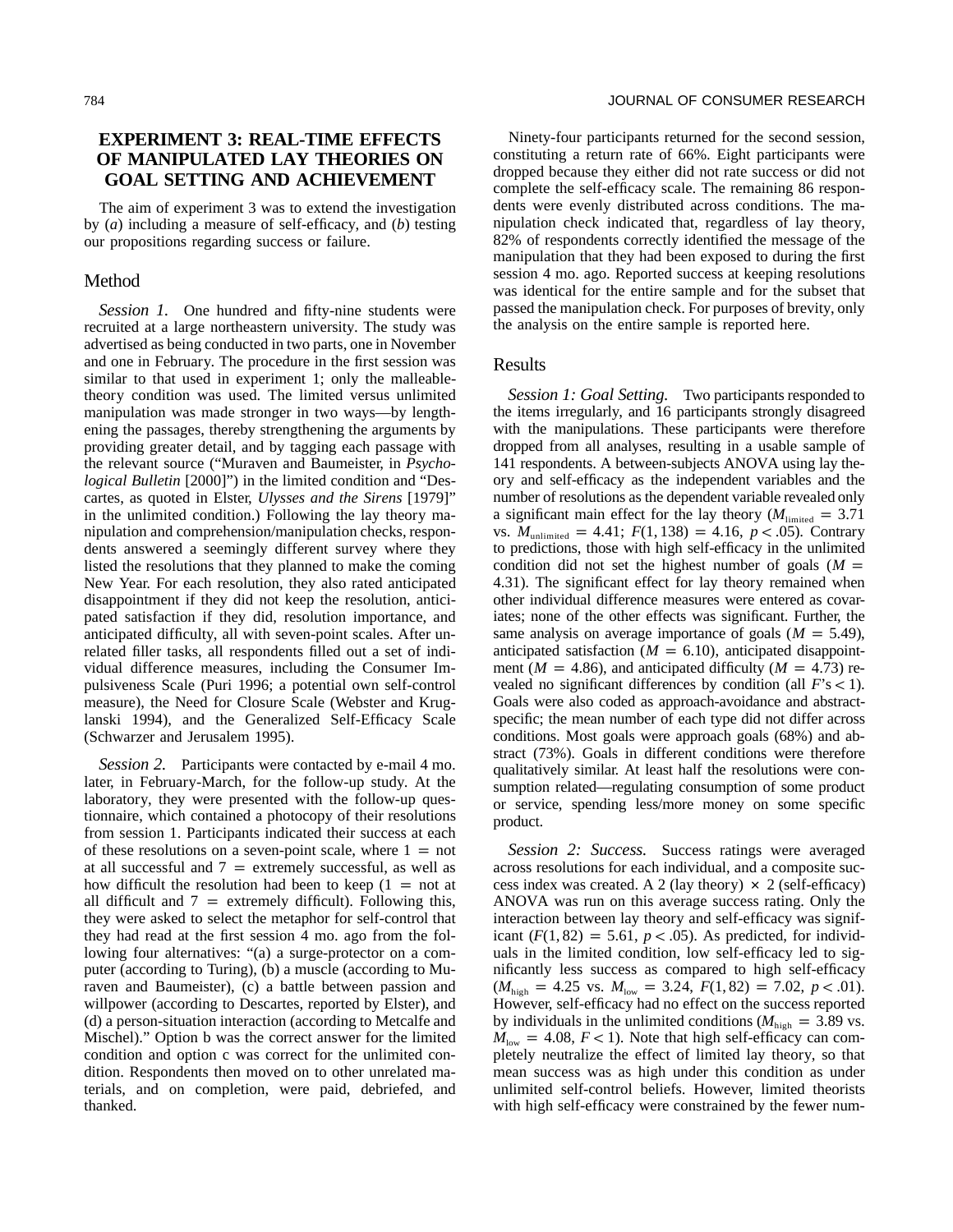ber of goals they had set. None of the other measured trait variables had significant effects on success.

A researcher studying goal setting might argue that people who set more goals are more likely to achieve them than those who set fewer goals. When the number of resolutions is introduced as a covariate in the analysis, it is marginally significant ( $B = .110$ ,  $t(81) = 1.79$ ,  $p < .08$ ), such that people who set more resolutions are more likely to succeed. The effect of lay theory remains significant, as does the interaction; moreover, the pattern of means remains the same. A researcher studying goal setting might also argue that the most successful individuals are those who set difficult goals. However, resolutions set in the limited versus unlimited conditions did not differ on goal difficulty—both anticipated as reported above and actual  $(M = 3.39, F <$ 1). Further, goal difficulty ratings of the first three goals listed do not differ from the goal difficulty of all goals in both limited and unlimited conditions; unlimited theorists' goals are therefore not diluted by quantity. In sum, it appears that lay theories of limits to self-control act as generalized expectancies of success and that they, along with self-efficacy beliefs, determine success.

#### Discussion

Strong support was obtained for the experimental hypotheses, with the results of previous studies being replicated in real time. The response rate in session 2 is a possible cause for concern; however, this is alleviated by the fact that nonrespondents were evenly distributed across conditions. Priming manipulations continued to have an effect on people's (self-rated) success at achieving their own real resolutions as long as 4 mo. after they were administered. Individuals who were made to believe that self-control is a limited resource set fewer resolutions and appeared to give up on them if they were low in self-efficacy.

## **GENERAL DISCUSSION**

The current research extends previous work on the relationship between lay theories of self-control and their effects on behavior (e.g., Kivetz and Simonson 2002) by providing empirical support for the link between lay theories of limits to self-control and one's own goal-directed behavior, in the domain of New Year's and other resolutions. Results consistently show that individuals who believe that self-control is malleable and an unlimited resource tend to set the most resolutions; further, these resolutions do not differ qualitatively from resolutions set by other individuals. Study 2 provides evidence for the underlying role of expectancies of success by showing that changing expectancies can reverse the effect.

Self-efficacy did not have an independent or interactive effect on goal setting. High self-efficacy should translate to higher expectancies of success; yet, no effects were found. One reason could be that generalized self-efficacy is a less reliable predictor than domain-specific self-efficacy (Bandura 1986). Other trait measures, including one of own selfcontrol (consumer impulsiveness), also did not predict the number of goals set. This finding may be related to the accessibility and perceived diagnosticity of the lay theory cue and the own self-control cue. However, this research did not directly measure beliefs about one's own amount of self-control on the same scales as lay theories of limits to self-control. Future research is needed to uncover the explanation for this finding as well as to establish the relationship between lay theories of self-control and beliefs about one's own amount of self-control and self-efficacy. As noted by an anonymous reviewer, pitting the role of lay theories versus different self-theories and uncovering when and why each one operates in goal setting behavior is a rich area for investigation.

In terms of achieving goals, malleable-limited theorists tend to report less success at achieving their resolutions if they are low (vs. high) on self-efficacy; in fact, limited theorists with high self-efficacy are as successful as unlimited theorists. However, even high self-efficacy cannot compensate for the limited reach of these individuals in terms of number of goals set. The fact that manipulations of lay theories can have an effect 4 mo. after the manipulation is impressive. In order for the self-control manipulation to be successful, most respondents must have had fairly weak lay theories about the nature of self-control.

Our findings contribute to research across the two fields of lay theories and goal-directed behavior. We extend the lay theory literature by demonstrating the effects of a specific theory, namely, lay theories of limits to self-control, in settings that are not confined to the laboratory. Our results show that these theories can have real and enduring effects on personal goals that are set in all earnestness. A careful exploration of reactions to success and failure, taking into account resultant affect as well as attributions made, is a promising direction for research. Individuals with high self-efficacy attribute failure to insufficient effort, while individuals with low selfefficacy attribute failure to deficient ability (Bandura 1997). These different attributions are likely to drive affective reactions to success and failure as well as future goal-setting and goal-striving behavior. An empirical test of these predictions can provide important insights into antecedents and consequences of goal achievement.

[*Dawn Iacobucci served as editor for this article.*]

#### **REFERENCES**

- Ainslie, George W. (1975), "Specious Reward: A Behavioral Theory of Impulsiveness and Impulse Control," *Psychological Bulletin*, 82 (April), 463–96.
- Bagozzi, Richard P. and Utpal M. Dholakia (1999), "Goal Setting and Goal Striving in Consumer Behavior," *Journal of Marketing*, 63 (October), 19–32.
- Bandura, Albert (1986), *Social Foundations of Thought and Action: A Social-Cognitive Theory*, Englewood Cliffs, NJ: Prentice-Hall.
	- ——— (1997), *Self-Efficacy: The Exercise of Control*, New York: Freeman.
- Bem, Daryl J. (1967), "Self-Perception: An Alternative Interpre-